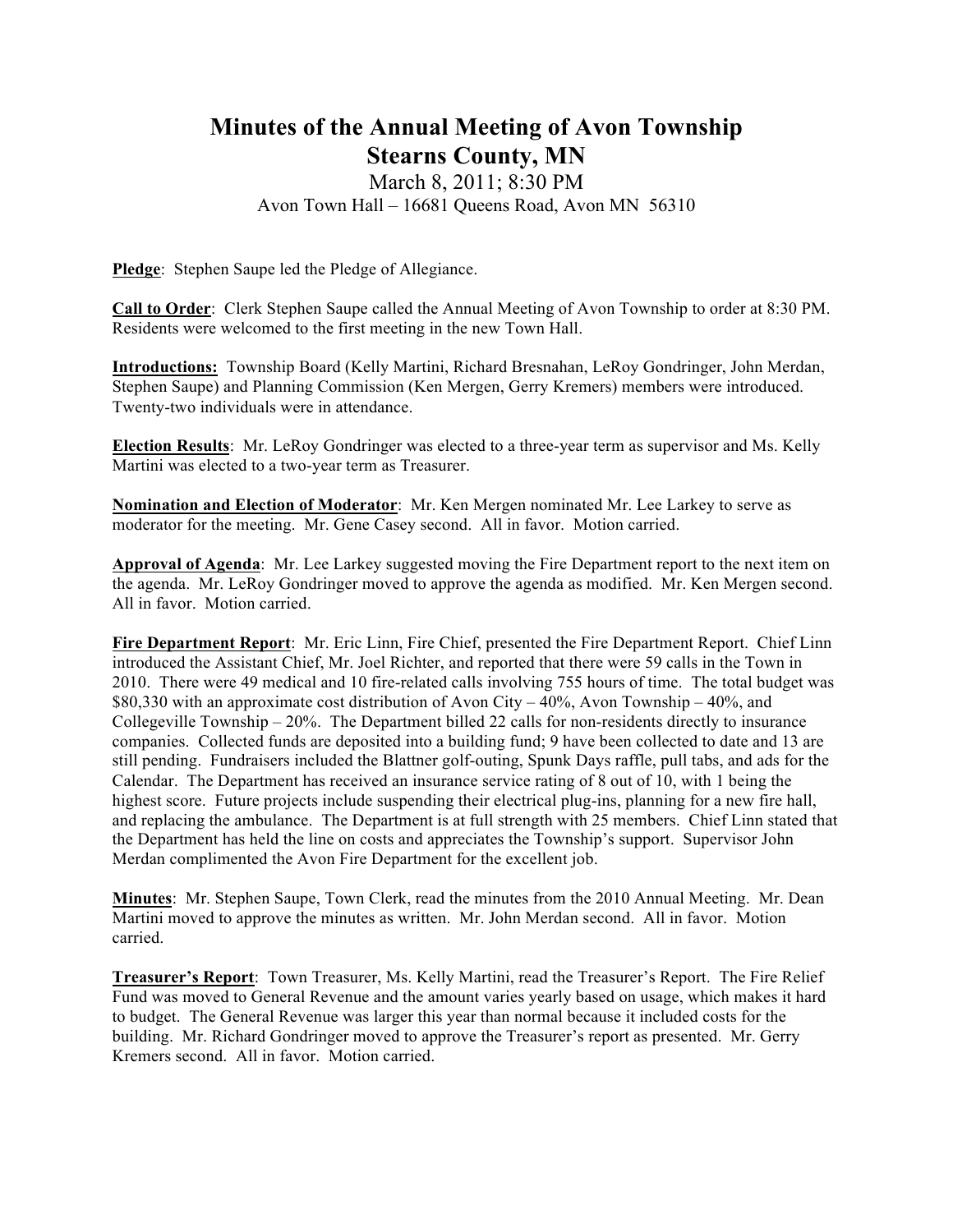**Planning Commission Report**: Planning Commission Chair, Mr. Ken Mergen, presented the Planning Commission report. He stated that the Planning Commission had addressed a variety of issues including: (a) request by St. John's to erect a wind turbine, (b) the Town Hall project, (c) two new home sites; and (d) a plat for an agricultural barn. The Planning Commission is also working with Stearns County to update the Town's Memorandum of Understanding. Mr. Earl Sadlowsky moved to accept the Planning Commission report. Mr. John Merdan second. All in favor. Motion carried.

**Town Hall Project** – Supervisor LeRoy Gondringer provided an overview of the building project. Initially, a Task Force was appointed and identified a need for a Town Facility. A Building Committee was then appointed and met to help design the project. The architect for the project was Mr. D Tideman from Grooters, Leopold & Tideman and RA Morton served as construction manager. The project was finished in fall 2010. One of the main reasons for the project was the need for snow removal. Based on costs from 2009-2010, Mr. Gondringer estimated that the Town saves approximately \$2000 per trip, as well as the retainer fee, for a savings this year of approximately \$39,000. This amount covers the cost of a plow truck. The Town may work with St. Wendel Township to pool resources for purchasing salt/sand. The Town uses approximately 200 yards per winter. The Town is slowly working on furnishing the new Town Hall. Mr. Richard Gondringer moved to approve the Town Hall project report. Mr. Richard Bresnahan second. All in favor. Motion carried.

**Official Meeting Place**: Mr. Earl Sadlowsky moved to designate the Avon Township Hall as the official meeting place for Avon Township. Ms. Kelly Martini second. The vote was unanimous (22 in favor, no opposed, no abstentions). Motion carried.

**Building Use Policy**: The Supervisors sought feedback from residents on public use of the Town Hall. There seemed general agreement that: (a) the Town needs to clarify any impact of public use on our liability insurance; (b) a damage deposit should be requested; (c) the Town should cover costs in renting the space; (d) generally don't issue a key to users; and (e) tread lightly and see what happens.

**Joint Powers Board Report**: Supervisor Richard Bresnahan presented the Joint Powers Board report. There were two meetings. The primary issue was to consider and approve a request by Mr. Joseph Straley for a conditional use permit to erect a wind turbine on his property. Mr. LeRoy Gondringer moved to accept the Joint Powers Board report. Mr. Dean Martini second. All in favor. Motion carried.

**CAPX2020 Report**: Supervisor Bresnahan provide an update on the CAPX2020 power line project. The Town was one of three interveners in the case and is represented by Mr. Jerry Van Korff from Rinke-Noonan. The Town also hired an environmental consulting firm, Applied Ecological Systems from Wisconsin. The final Town brief was sent in last week and we are now awaiting a response by Excel. To date, attorney fees have totaled about \$52,000.

**Road Report**: Supervisor John Merdan, presented the Road Report. He stated that the Town roads are in good shape. The Town did a lot of brushing work this year and also rebuilt 182<sup>nd</sup> St. for a cost of approximately \$98,000. We are now plowing our own snow, have purchased two snowplows and hired two drivers. The current salt shed is located on five acres owned by the Town adjacent to Budde Trucking. The Town eventually plans to sell this site to offset the cost to build a salt shed at the Town Hall.

**Township Budget 2012**: The budget for 2012 was presented. The Supervisors recommended a 2012 levy of \$424,000, which is the same as this year. Mr. Richard Gondringer moved to approve the budget for 2012. Mr. Dean Martini second. All in favor. Motion carried.